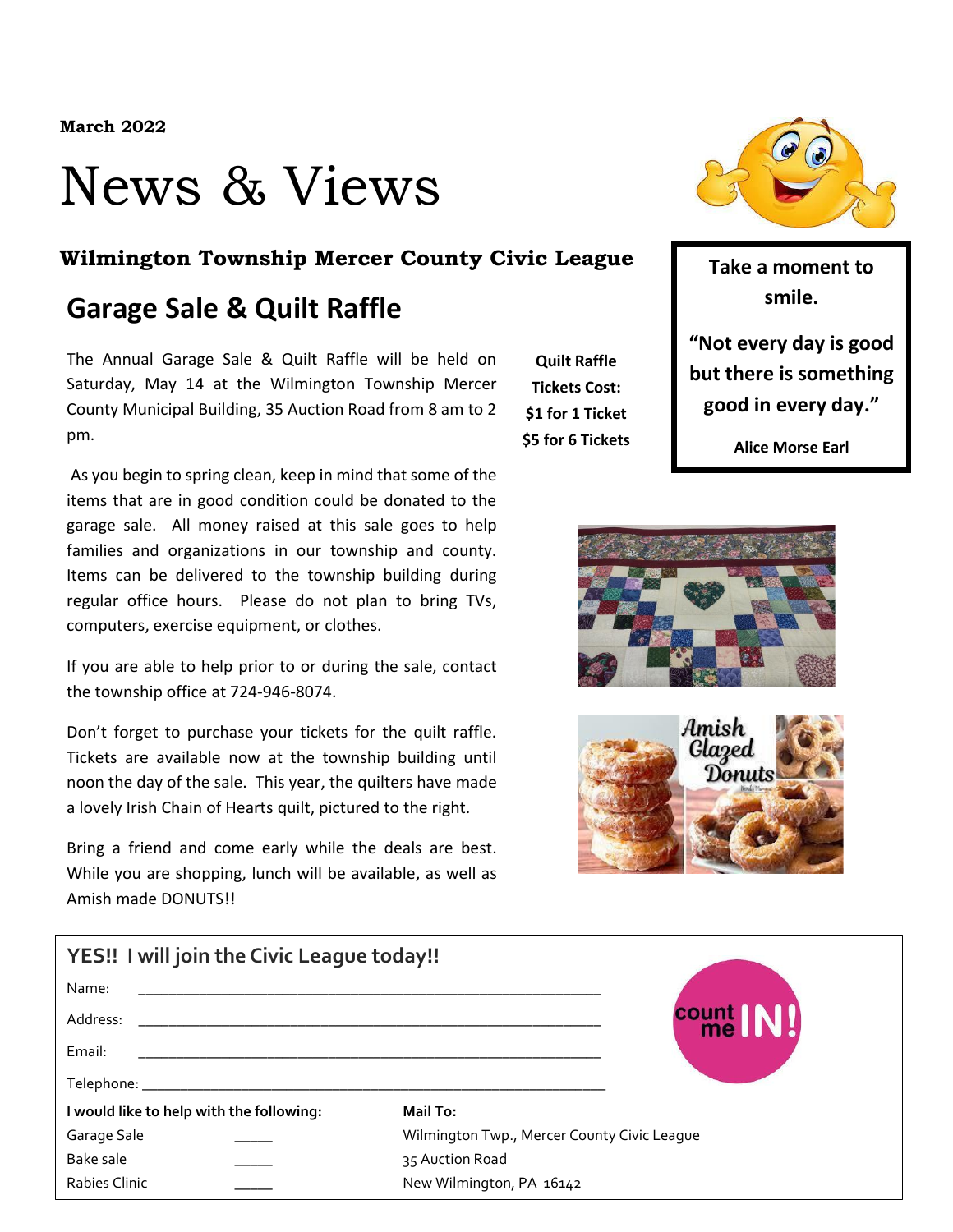### **2022 Calendar of Events**

| <b>APRIL 9</b>      | Rabies Clinic 9 - 11 am                     |  |
|---------------------|---------------------------------------------|--|
| <b>MAY 14</b>       | Garage Sale and Quilt Raffle $8$ am $-2$ pm |  |
| <b>MAY 17</b>       | Election Day Luncheon and Bake Sale         |  |
| <b>JUNE 21</b>      | Scholarship Picnic - 6 p.m.                 |  |
| <b>SEPTEMBER 10</b> | Annual Corn Roast and Auction 5 pm          |  |
| <b>NOVEMBER 8</b>   | Election Day Luncheon and Bake Sale         |  |
| <b>DECEMBER 20</b>  | Christmas Party 6 pm                        |  |



## **Election Day and Luncheon**

The primary election will be May 17. The last day to register is May 2. The last day to apply for a mail-in or absentee ballot is May 10 and they must be submitted by 8:00 pm on May 17. Forms are available in the township office.

#### **Candidates to be elected:**

| U.S. Senator | U.S. Rep. in Congress       | Member of Dem/Rep State Committee |
|--------------|-----------------------------|-----------------------------------|
| Governor     | Senator in General Assembly | Dem/Rep Precinct Committeewoman   |
| Lt. Governor | Rep. in General Assembly    | Dem/Rep Precinct Committeeman     |



All seniors are welcome the second Thursday of every month at noon to join together at the township building for lunch. This is a great opportunity to gather and fellowship with neighbors and friends. It is also a great way to get to know others in the township if you have not had the opportunity to do so. The cost is \$2 per person.



### **Rabies Clinic**

Dogs and cats can be vaccinated against rabies on Saturday, April 9, from 9 am – 11 am for \$10.00 per animal. These shots are donated and administered by Dr. Joseph Raught. The clinic is open to the public. Dog licenses will also be available to Mercer County residents.

**Thank you Dr. Raught for donating and administering the shots!!**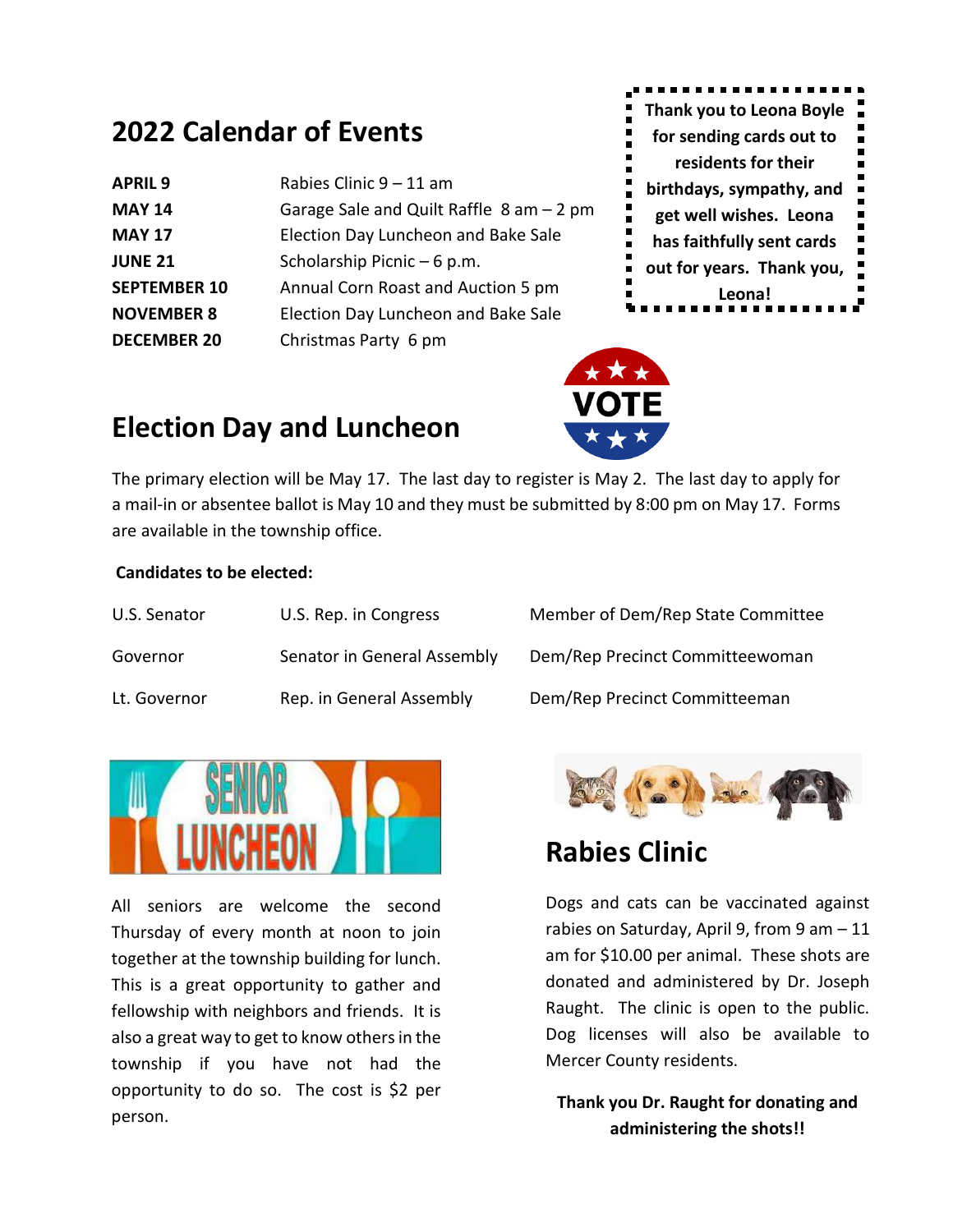## **Patrick W. Campbell Memorial Scholarship**

Wilmington Township Mercer County residents planning to attend an accredited educational facility can apply for the Patrick W. Campbell Memorial Scholarship. Due to generous donations, up to two \$750 scholarships will be awarded to high school seniors, college students, or adults looking to further their education.

Applications are available at the high school guidance office, at the municipal building, and on the township's website, www.wilmingtontownship.com under "Forms/Applications." All applications are due May 1, 2022 and can be dropped off at the township building or in the black drop box behind the yellow snow plow near the road if the office is closed.

The recipients of the scholarships will be awarded at the Civic League picnic on June 21 at 6 pm. Recipients must be present.

## Spring Clean-Up

Tri-County Industries will hold its Spring Clean Up for the township on June 8, along with your regular pick-up. Items should be placed at the curb by midnight on June 7.

#### *The following will not be allowed for pick-up:*

- Tires, dirt, or sod
- Batteries
- Construction debris
- Hazardous materials/chemicals
- Items containing freon unless coolant has been removed and certified
- Liquids paint cans must be opened and dried
- Propane tanks
- E-waste such as TVs, computers, printers, etc.
- Fluorescent bulbs

# **CLEAN UP**

## **Who Are Your Civic League Officers?**

The current Civic League Officers are as follows:

- Jackie Cooper President
- Jean Gilliland Vice President
- Sharen Brown Secretary/Treasurer

Thank you to each of them for their commitment to their community. Also, a big thank you to Wendy Campbell who just completed her service as President. Wendy has been president for 4 years.

#### **2022 Road Plans**

Sealcoating will take place on a portion of Indian Run and Orchard Roads and all of Cowden Road.

Paving will take place on a portion of Indian Run Road.

Tree trimming will take place on Number 8 Road and Indian Run Road.

A catch basin will be placed on Cowden Road.

Routine road maintenance will take place throughout the township.